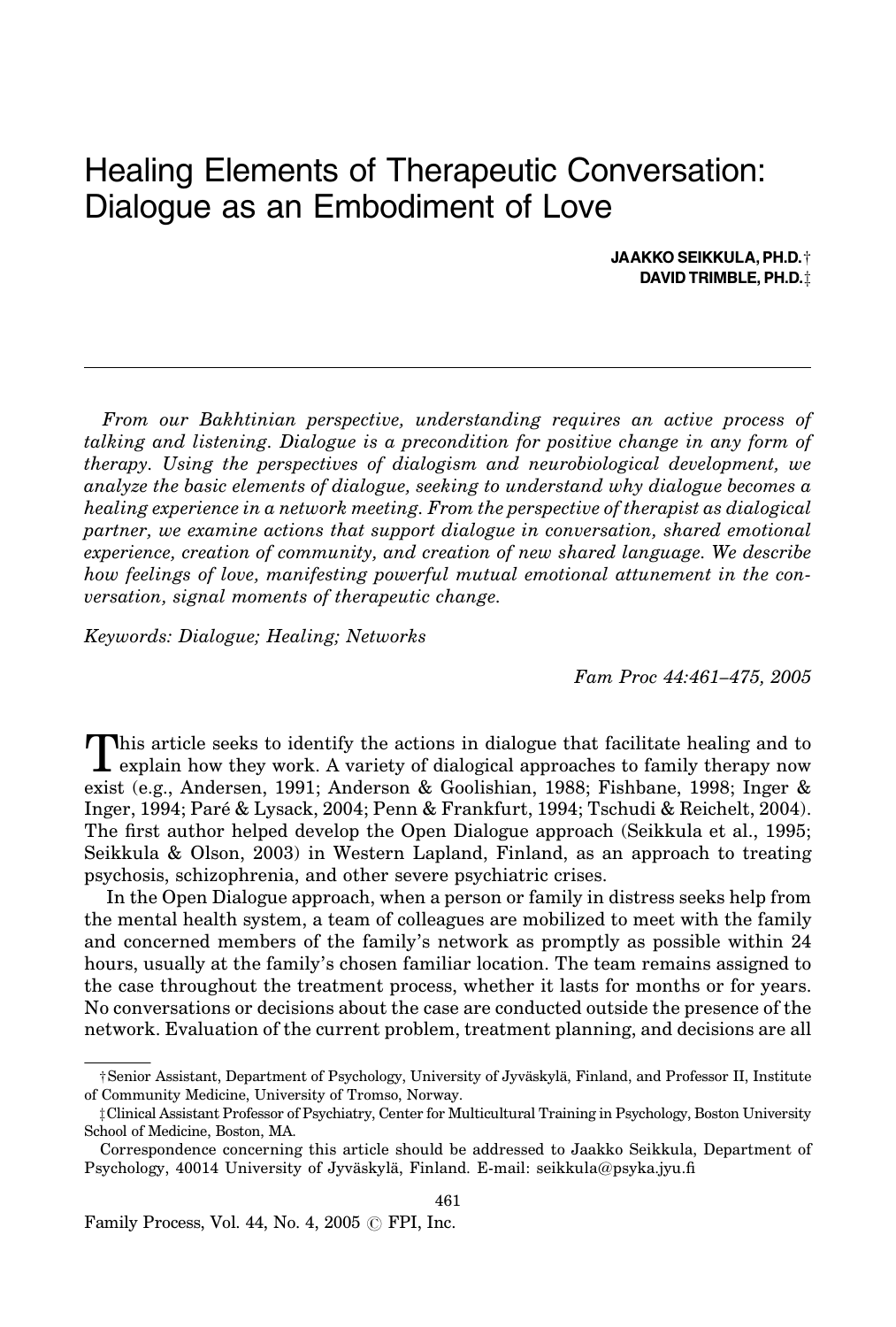made in open meetings that include the patient, his or her social relations, and all relevant authorities. Specific services (e.g., individual psychotherapy, vocational rehabilitation, psychopharmacology, and so on) may be integrated into treatment over the course of time, but the core of the treatment process is the ongoing conversation in treatment meetings among members of the team and network.

In their acute distress, network members often appear stuck in desperate, rigid, constricted ways of understanding and communicating about the problems that absorb them. In treatment meetings, team members solicit contributions from every network member, especially the acutely psychotic patient. Everyone's utterances are listened to carefully and responded to respectfully. Team members support the expression of emotion. They respond transparently and authentically as whole persons. Transparent about being moved by the feelings of network members, the team members' challenge is to tolerate the intense emotional states induced in the meeting. Their conversations among themselves in the presence of the network serve the function of a reflecting team, expanding the network members' possibilities for making sense of their experiences. Particularly in the beginning phase of treatment, decisions are deferred in favor of expanding and extending the conversation, enabling the system to tolerate ambiguity in the context of extreme stress. This makes it possible to entertain new ideas for addressing the troubled situation.

At the beginning, team members are careful to incorporate the familiar language of the network members into their own utterances. As team members respectfully and attentively draw out the words and feelings of each network member, the conversation shifts. As the original network incorporates the team into its membership, new meanings emerge when new shared language starts to emerge between the team and members of the social network. The drama of the process lies not in some brilliant intervention by the professional, but in the emotional exchange among network members, including the professionals, who together construct or restore a caring personal community.

The meetings are organized with as little preplanning as possible. One or more team members lead the meeting. With everyone sitting together in the same room, in the beginning, the professional helpers share the information that they may have about the problem. The leader then offers an open-ended question asking who would like to talk and what would be best to talk about. The form of the questions is not preplanned; on the contrary, through careful attunement to each speaker, the leader generates each next question from the previous answer (e.g., by repeating the answer word for word before asking the question or by incorporating into the language of the next question the language of the previous answer). It is critically important for the process to proceed slowly in order to provide for the rhythm and style of each participant's speech and to assure that each person has a place created in which he or she is invited and supported to have his or her say. As many voices as possible are incorporated into the discussion of each theme as it emerges. Professionals may propose reflective conversation within the team whenever they deem it adequate. After each reflective sequence, network members are invited to comment on what they heard. When the leader proposes to close the meeting, the participants are encouraged to say if there is something they want to add. Each meeting concludes with the leader or leaders summarizing what has been discussed and what decisions have been or should be made.

Several outcome studies (Seikkula, Alakare, & Aaltonen, 2001; Seikkula et al., 2003; Seikkula et al., in press) have demonstrated the utility and effectiveness of the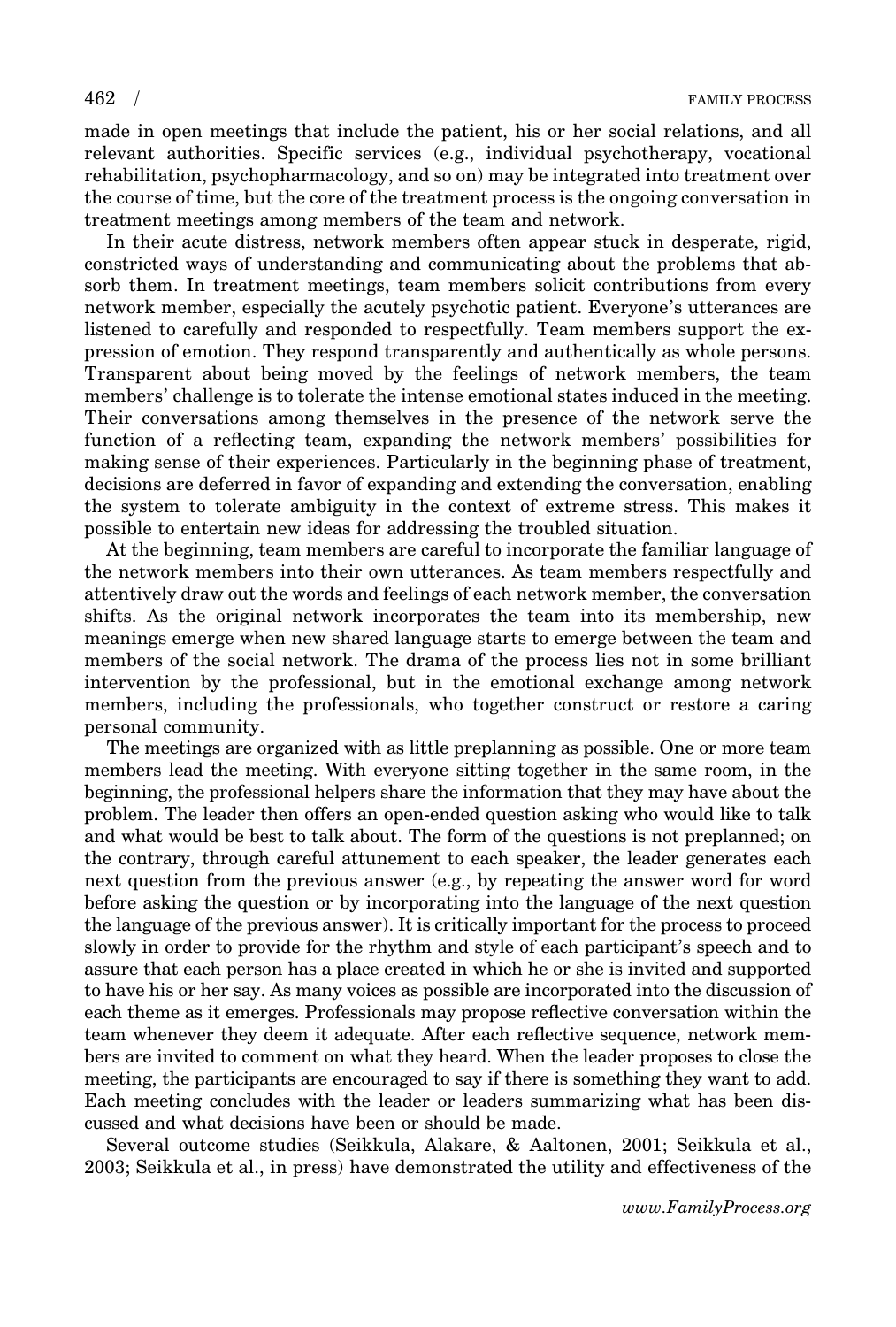Open Dialogue approach, especially in psychotic crisis. The Open Dialogue approach is distinguished by its integration of two key elements, the organization of the treatment system and the dialogic process of the meetings. A team of professionals responds immediately to the client and social network, and continues their involvement for as long as needed. This article focuses on the process of the Open Dialogue meeting itself, with its emphasis on supporting ''polyphonic'' engagement between the voices of client, network, and team.

#### CASE ILLUSTRATION: FROM FLASHBACKS TO LOVE

This single meeting, to which the first author had been invited to consult about a ''stuck'' treatment system, embodies much of what we seek to explore in the dialogical treatment process. The network meeting was organized for Ingrid, a resident in a sheltered psychiatric residence. Her difficulties had emerged 9 years ago in reaction to an assault that she and her boyfriend had suffered on the street when three men, friends of Ingrid's brother, had tried to rob Ingrid's boyfriend. Ingrid had been injured when she tried to defend her boyfriend. She began to experience flashbacks of the assault and sought psychiatric treatment. Quite soon after the assault, she disconnected from both father and mother, who had earlier divorced. Nothing seemed to help. The flashbacks, in the form of painful nightly dreams, came to invalidate her entire life. Ingrid was a pleasant woman, and everyone eagerly wanted to help her. Two contact nurses were responsible for her treatment and rehabilitation, working in collaboration with other social and health-care professionals.

Early in her career as psychiatric patient, Ingrid's treatment team had tried to organize family meetings, which turned out to be unsuccessful because of the strong emotions involved. After many years of treatment, the team arranged a network meeting to plan for Ingrid's treatment and future. The meeting, led by the first author as consultant, included Ingrid, her current boyfriend (not the one assaulted), her mother and father, her social worker, the two contact nurses, and her doctor. Although invited to the meeting, her brother did not appear.

The consultant asked the team members about their ideas for the meeting. They said that they wanted to reconnect the family relationships and discuss the future. The consultant offered open-ended questions to Ingrid and her family, wondering how they wanted to use the meeting time. Ingrid said that she was very tense and wanted to hear from her parents. They in turn said that they wanted to hear about Ingrid's current life. Her boyfriend accused Ingrid's parents of failing to support her rehabilitation by not being in any contact with her. The meeting was tense; Ingrid and her parents avoided looking directly at each other. Ingrid's mother began to talk about the assault, coming to tears as she spoke of feeling guilt about the event. She said that when she spoke with Ingrid's brother, he blamed Ingrid's boyfriend for what had happened. The consultant moved carefully to ensure that everyone had opportunity to express his or her concerns, aiming to move neither toward conclusions nor toward treatment planning decisions. One of the contact nurses burst into tears as she described her difficulties trying to help Ingrid without any remarkable success. The mood of the meeting became progressively sadder. Ingrid's mother spoke of pining for the daughter she had loved so much when she was a child.

At that moment, after a short period of silence, the consultant asked the family members to allow the professionals to speak with each other while the family listened. In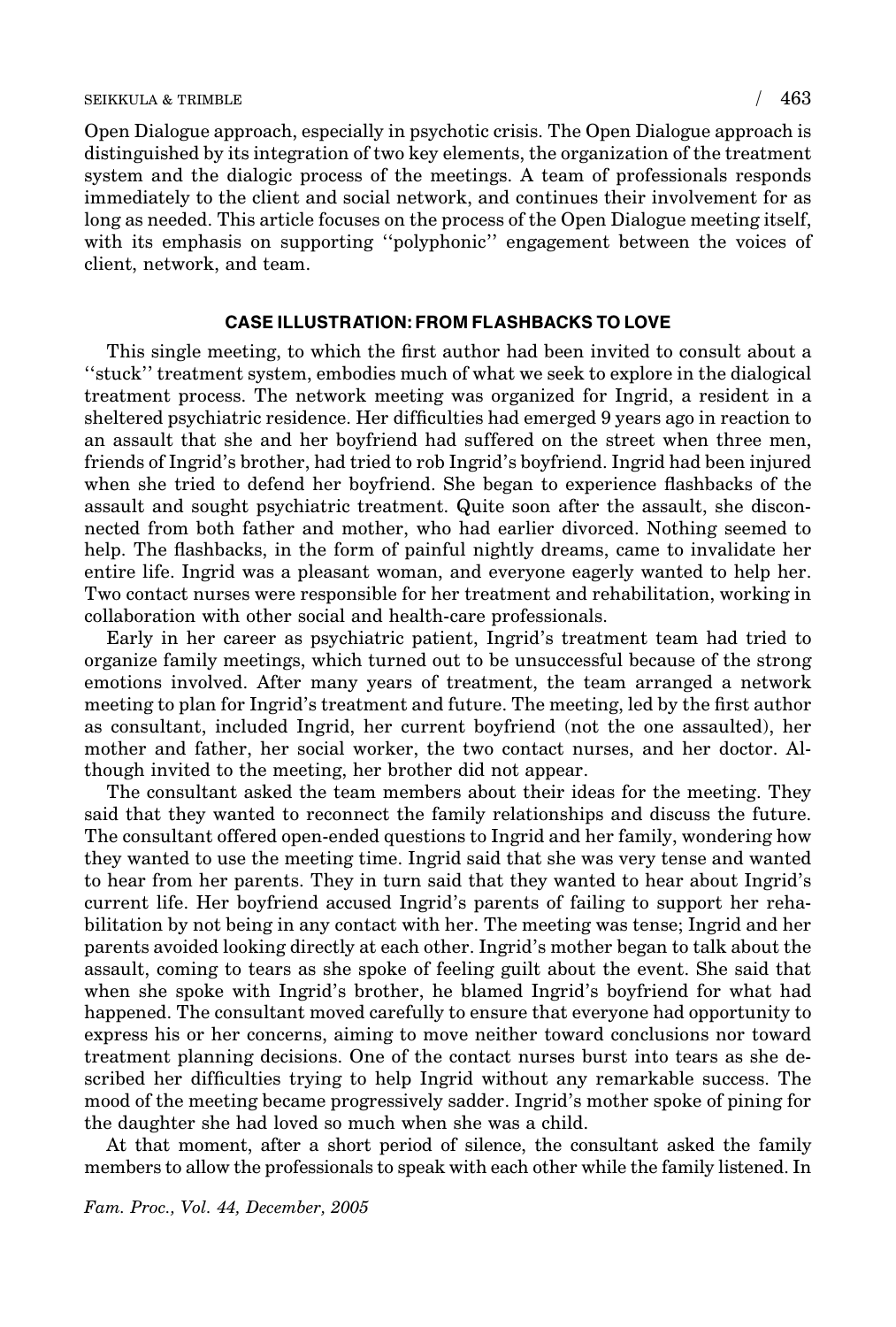the ensuing reflective dialogue, the professionals expressed their surprise at seeing how caring and loving the family members were with each other after so many years with no contact. Agreeing with them, the consultant emphasized how difficult it must have been for everyone in the family these last 9 years, knowing of each other's existence but finding it impossible to express to each other how much they wanted to be in touch. The consultant also commented on the strong involvement of the treatment team.

After the reflective dialogue, the consultant asked the family members if they wanted to comment on what they had heard. Ingrid's mother had been listening to the team's conversation in tears. Her father spoke of being moved by the dialogue and was especially touched by their affirmation of the family despite his own feeling that he had not done enough to reconnect. Ingrid's mother said that she loved her daughter very much. From my (JS) perspective as the consultant, I had been tracking verbal and gestural signs of emotional expression throughout the meeting, my own feelings resonating to the feelings in the room. I was moved by Ingrid's mother's expression of love and by the signs that the others in the room were deeply touched by her words. Ingrid and her mother took each other's hand. I proposed that we close the meeting if no one had anything else to add. All agreed.

As we prepared to close, I asked how the meeting had been for everyone. Many had experienced the meeting positively. Ingrid's mother said that she liked it. She had been so afraid of the meeting that she had not been able to sleep the night before, and she had been extremely tense at the beginning. She said to me, ''You made this so easy, because you were so usual, not at all like a professor.'' Only the social worker had negative comments. She was dissatisfied that such strong emotions had been aroused with no concrete decisions being made for how to go on.

In a follow-up 1 year later, Ingrid remembered the meeting well. She said that it was one of the most powerful experiences of her life. She did not have a single flashback for 4 months following the meeting. Although the dreams of the assault occasionally recurred thereafter, she had managed to start vocational school with team support. She was no longer in a relationship with her boyfriend but was in contact with her mother and had visited with her father and his new family. She had met with her brother on one of her visits with her mother. They had had a couple of family meetings with the team as well.

## MAKING SENSE OF THE DIALOGICAL PROCESS OF HEALING

The development of the Open Dialogue approach involved recursive processes among action, observation, research, description, and theory. Practical clinical discoveries, together with the research information, led us to explore theoretical perspectives, which in turn led to changes and refinements of practice, which led us to further search for theory to describe our observations of the effects of these changes and refinements. The dialogue between the Finnish first author and the second author from the United States added further layers to the recursive process. In what follows, we abstract from this complex enterprise the theory that has informed our practice and our observations of the actions that we believe to have been helpful for the networks with whom we have worked. We share our particular perspective on dialogue and explore how dialogic theory can be enriched by ideas from developmental psychology and neurobiology. We use our theoretical lenses to examine the activities that appear to be factors in healing: creation of new, shared language from multivoiced

www.FamilyProcess.org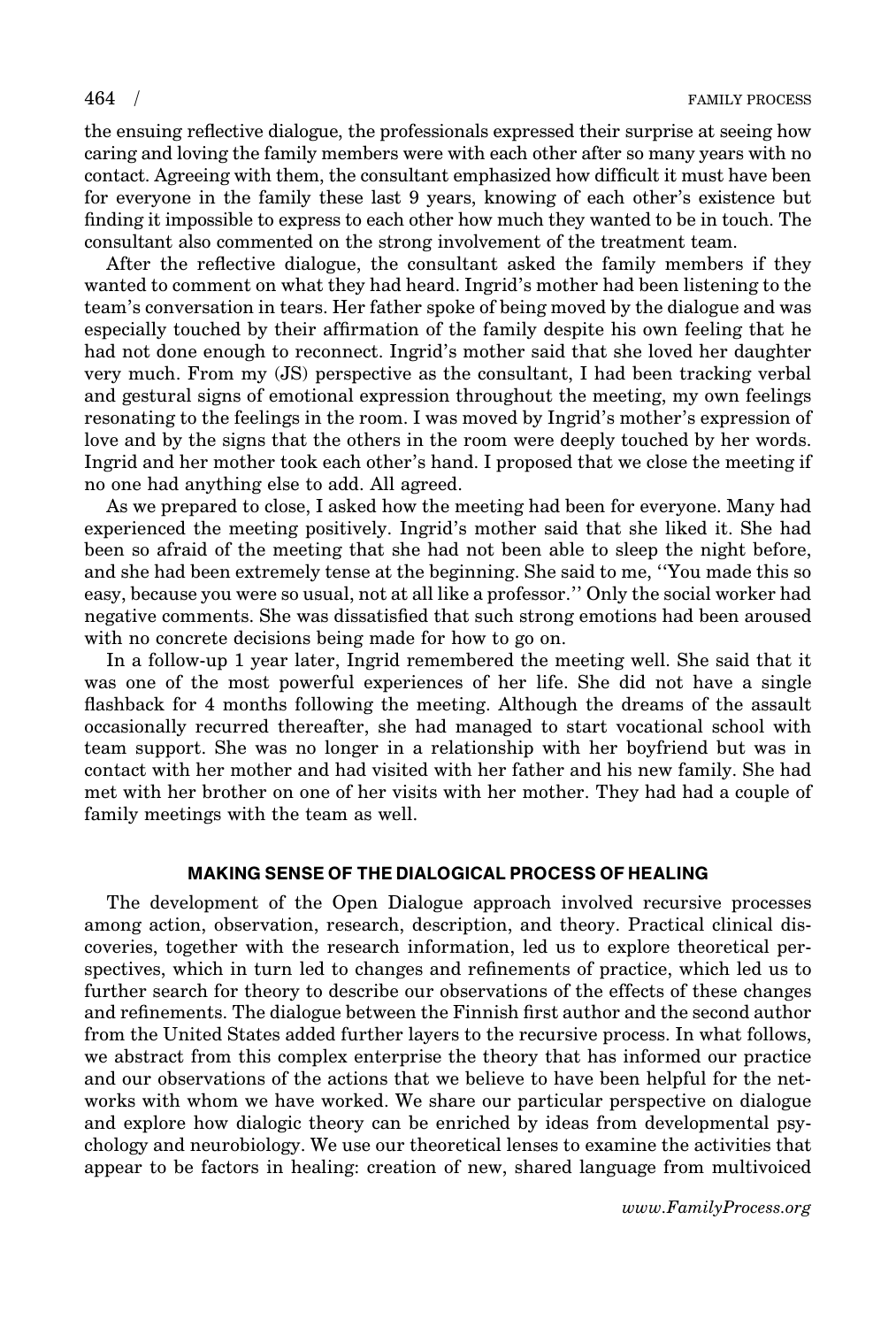conversation, shared emotional experience, and creation of community, all of which, we believe, are supported by powerful mutual emotional attunement, an experience that most people would recognize as feelings of love.

### Dialogue as a Condition for Understanding

The ideas of Mikhail Bakhtin (1975, 1984) and Valentin Vološinov (1929/1973) have influenced the Open Dialogue process from its beginnings. Bakhtin understood dialogue as the condition for the emergence of ideas. It is in the particularities of exchanges between persons in the moment that meaning develops, not within either party's head, but rather, in the interpersonal space between them. ''Borrowing'' words already richly endowed with the meanings that they carry from their history of prior usage, participants in dialogue craft meanings for those words unique to the particular occasion of their use. An utterance derives its meaning as much from the listener as the speaker; for words to have meaning, they require response. This dependence on response for meaning contributes to what Bakhtin calls the ''unfinalizability'' of dialogue (Holquist, 1981). Meaning is constantly generated and transformed by the intrinsically unpredictable process of response, response to response, followed by further response, in a process that may be interrupted but can never be concluded. The more voices incorporated into a ''polyphonic'' (Bakhtin, 1984) dialogue, the richer the possibilities for emergent understanding. Thus, team members strive to draw out the voices of every participant in the room. For each theme under discussion, every individual responds to a multiplicity of voices, internally and in relation to others in the room. All these voices are in dialogue with each other. Thus, the aim is not to find one description or explanation. Dialogue is a mutual act, and focusing on dialogue as a form of psychotherapy changes the position of the therapists, who act no longer as interventionists but as participants in a mutual process of uttering and responding. Instead of seeing family or individuals as objects, they become part of subject-subject relations (Bakhtin, 1984).

One way to understand dialogue is to distinguish it from monologue. Bråten (1988) described monologue as seeing the other as passive. Interpersonally, monologue involves silencing the other by domination or by control of the available means of explanation. Intrapsychically, monologue restricts one's internal representation of the other (Bra˚ten's [1992] ''Virtual Other'') to the position of echoing and ratifying the inner voice of the self. The verbal exchange between a patient and a physician to rule out a heart attack is an example of interpersonal monologic discourse. The physician is guided in her questioning of the patient by a well-established internal map of the pattern of symptoms of a heart attack and a clear set of instructions for action if the diagnosis is confirmed. The patient's responses to the physician are under the control of this monologic discourse. In situations of trauma, discourse tends toward monologue among members of a network affected by the extreme situation. At times, dominant members of the network may impose their single-minded view of the situation onto the others. More often, several competing views struggle to dominate the situation. Although some individual dialogical utterances may emerge, these do not become the main form of conversation. No one is truly responding or listening to the others because each clings doggedly to his or her own understanding. The conversation persists primarily in the monologic domain, which in such situations is maladaptive because the network members' understandings of the situation have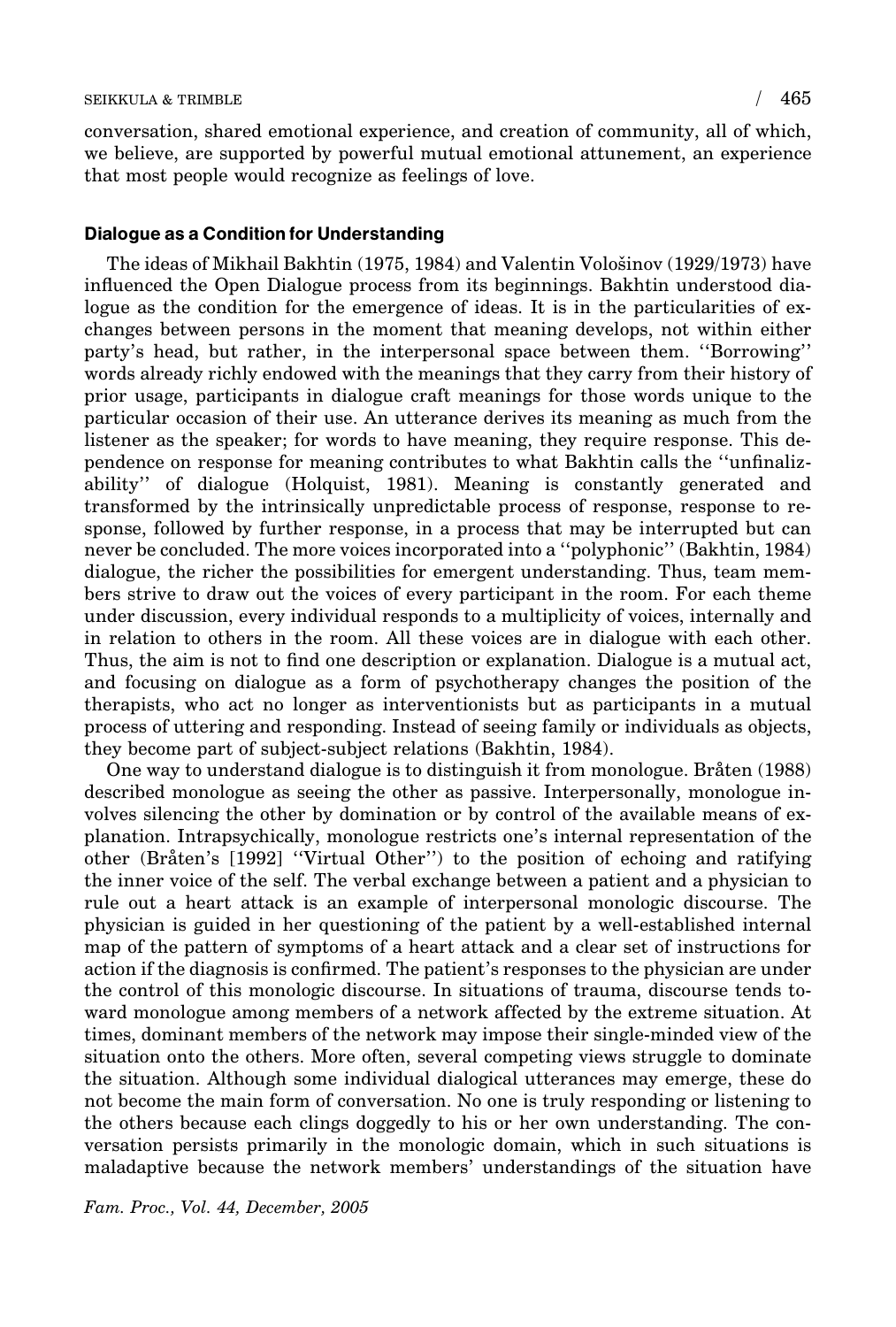failed to resolve the situation, and no new ideas can emerge if everyone is stuck in monologic mode. Distressed network members are caught in a dilemma: To find their way out of their situation, they must shift into dialogue, but dialogue by its nature is unpredictable and therefore particularly threatening for people struggling with trauma (Kamya & Trimble, 2002). Thus, in the case illustration, both Ingrid and her mother said how afraid they had been before the meeting.

Dialogism shares with other constructivist and social constructionist approaches to therapy the idea that meaning is generated from relational activity. We share the perspective of those postmodern thinkers (e.g., Lannamann, 1998; Pakman, 1995; Shotter & Lannamann, 2002) who emphasize that this relational activity occurs among ''embodied'' persons, those who are both shaped and constrained by the particularities of their physical bodies and contextual influences (e.g., class, race, gender, culture, geography, history). Physical and contextual embodiment affords both possibilities and limits for the collaborative construction of meaning. Dialogue occurs in the concrete, often mundane, particularities of human experience, in what Bakhtin (1984) called the ''once-occurring event of being.'' Thus, as team members solicit the voices of all the participants in the meeting, they are constantly focused on what is taking place in the moment. Without attunement to the immediacy of the moment, the dialogical process can be inhibited. Haarakangas (1997) described a family therapy training situation in which each time the supervisors introduced proposals for new themes for the conversation from behind the one-way mirror, they interrupted tiny germs of dialogue. From the position of neutral observer not sitting in the same room, it is very difficult to understand the comprehensive, embodied shared experience in which therapist and family members are sitting together. Without this experience, words used and heard easily become merely rational description. In a study (Seikkula, 2002), we found that in the first meeting with a severely psychotic patient, if we did not respond immediately to the patient's psychotic utterances or to first tiny signs of the patient's reflection, the possibility for dialogue might be lost, leading to poor treatment outcome.

From Bakhtin's (1975) perspective, ''for the word (and consequently for a human being) there is nothing more terrible than a lack of response'' (p. 127). Respecting the dialogical principle that every utterance calls for a response in order to have meaning, team members strive to answer what is said. Answering does not mean giving an explanation or interpretation, but rather, demonstrating in one's response that one has noticed what has been said, and when possible, opening a new point of view on what has been said. This is not a forced interruption of every utterance to give a response, but an adaptation of one's answering words to the emerging natural rhythm of the conversation. Team members respond as fully embodied persons with genuine interest in what each person in the room has to say, avoiding any suggestion that someone may have said something wrong. As the process enables network members to find their voices, they also become respondents to themselves. For a speaker, hearing her own words after receiving the comments that answer them enables her to understand more what she has said. Using the everyday language with which clients are familiar, team members' questions facilitate the telling of stories that incorporate the mundane details and the difficult emotions of the events being recounted. By asking for other network members' comments on what has been said, team members help create a multivoiced picture of the event.

In reflective dialogue, carefully directing their comments and their gazes toward each other rather than toward the network members, and commenting to each other

www.FamilyProcess.org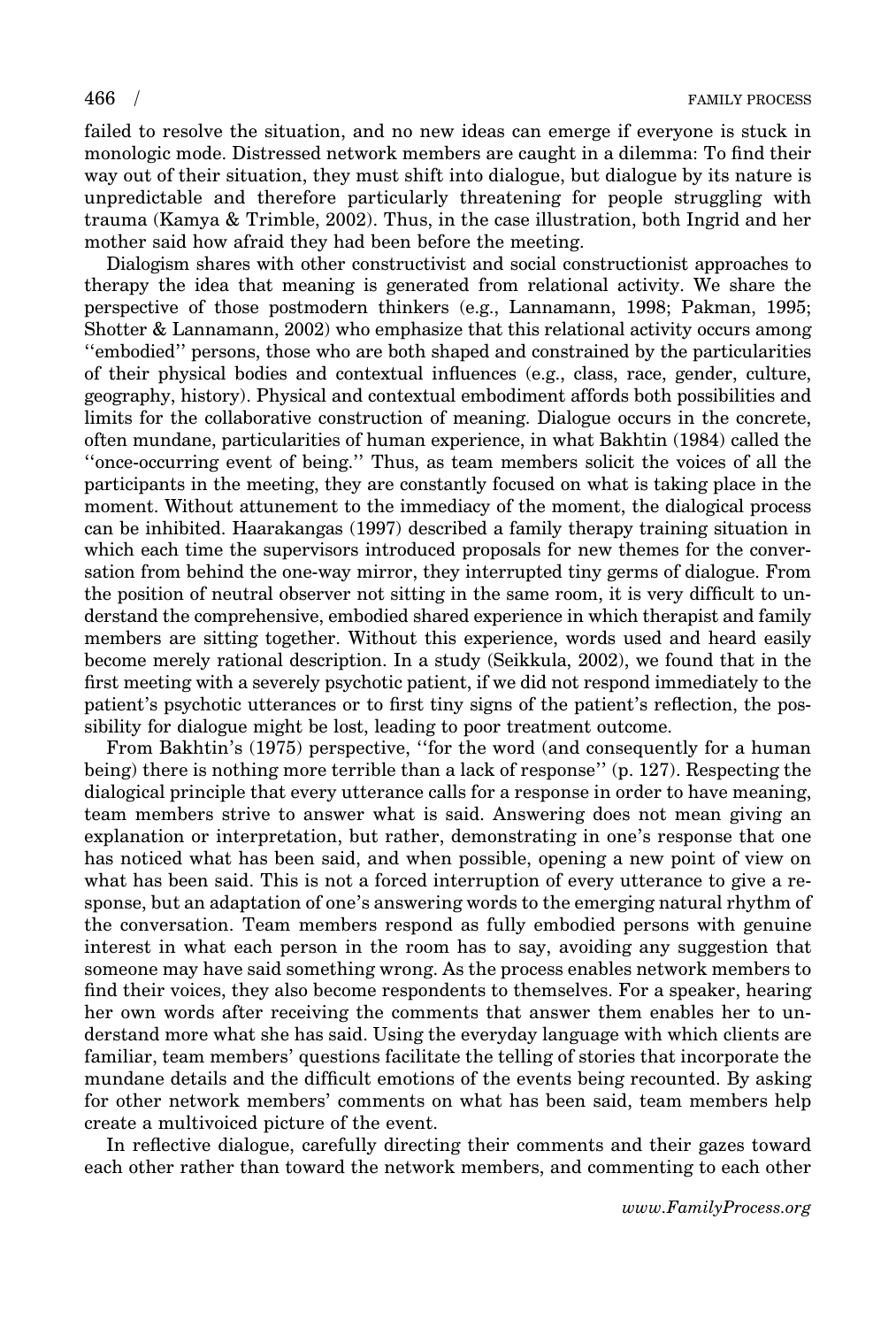about their observations, team members construct new words in a very concrete fashion. It is as important for team members to engage each other in dialogue about each other's comments as it is to make the comments themselves. The team dialogue affords the network members a more colorful picture of their own situation, and everyone is afforded more possibilities for understanding what is going on.

Although the content of the conversation is of primary importance for the network members, the primary focus for the team members is the way that the content is talked about. More important than any methodological rule is to be present in the moment, adapting their actions to what is taking place at every turn in the dialogue. Every treatment meeting is unique; all the issues addressed in prior meetings gain new meanings in the present moment. They include what we may remember from the earlier dialogues but also include something completely new, experienced for the first time. The team members' task is to open up a space for these new, not previously spoken meanings (Anderson & Goolishian, 1988).

Team members avoid speaking too rapidly or moving toward conclusions. Tolerating a situation in which no ready-made responses or treatment plans are made available enables network members to make use of their own natural psychological resources. As multiple voices join in the sharing of the situation, new possibilities emerge. These possibilities seldom emerge as a single unambiguous response to the question of how to go on. Different network members live in very different, even contradictory, situations, and thus have very different ideas of the problem. Consider a crisis surrounding a mother, father, and son, in which the son, suspected of drug abuse, becomes nearly psychotic. The father may be concerned primarily about the family's reputation among his coworkers and the mother about her son's health, and the young man may protest angrily that he does not need any treatment and that his parents are crazy and should seek treatment for themselves.

#### THE SHARED EXPERIENCE OF EMOTION

Committed to responding as fully embodied persons, team members are acutely aware of their own emotions resonating with expressions of emotion in the room. Responding to odd or frightening psychotic speech in the same manner as any other comment offers a ''normalizing discourse,'' making distressing psychotic utterances intelligible as understandable reactions to an extreme life situation in which the patient and her nearest are living. Understanding does not imply dismissal or minimization of the difficulties experienced; the team member's response resonates with the degree of distress and difficulty uttered. Indeed, sometimes team members offer enhanced opportunity for network members to express feelings of hopelessness. This contrasts with a solution-oriented approach in which the therapist tries to find more positive words to construct experience. In the case illustration, it was important that the emotions of the family members connected to the ''not-yet-spoken'' experience—Ingrid's assault—were expressed openly in the meetings in the presence of the most important people in Ingrid's life.

By making it clear that the team will remain involved with the network throughout the treatment, by assuring that all treatment decisions are jointly discussed and decided, by exploring intensely emotional themes in a calm, engaged manner, and by consistently seeking contributions from all the participants, team members provide reassuring predictability about the intervention process. Network members learn that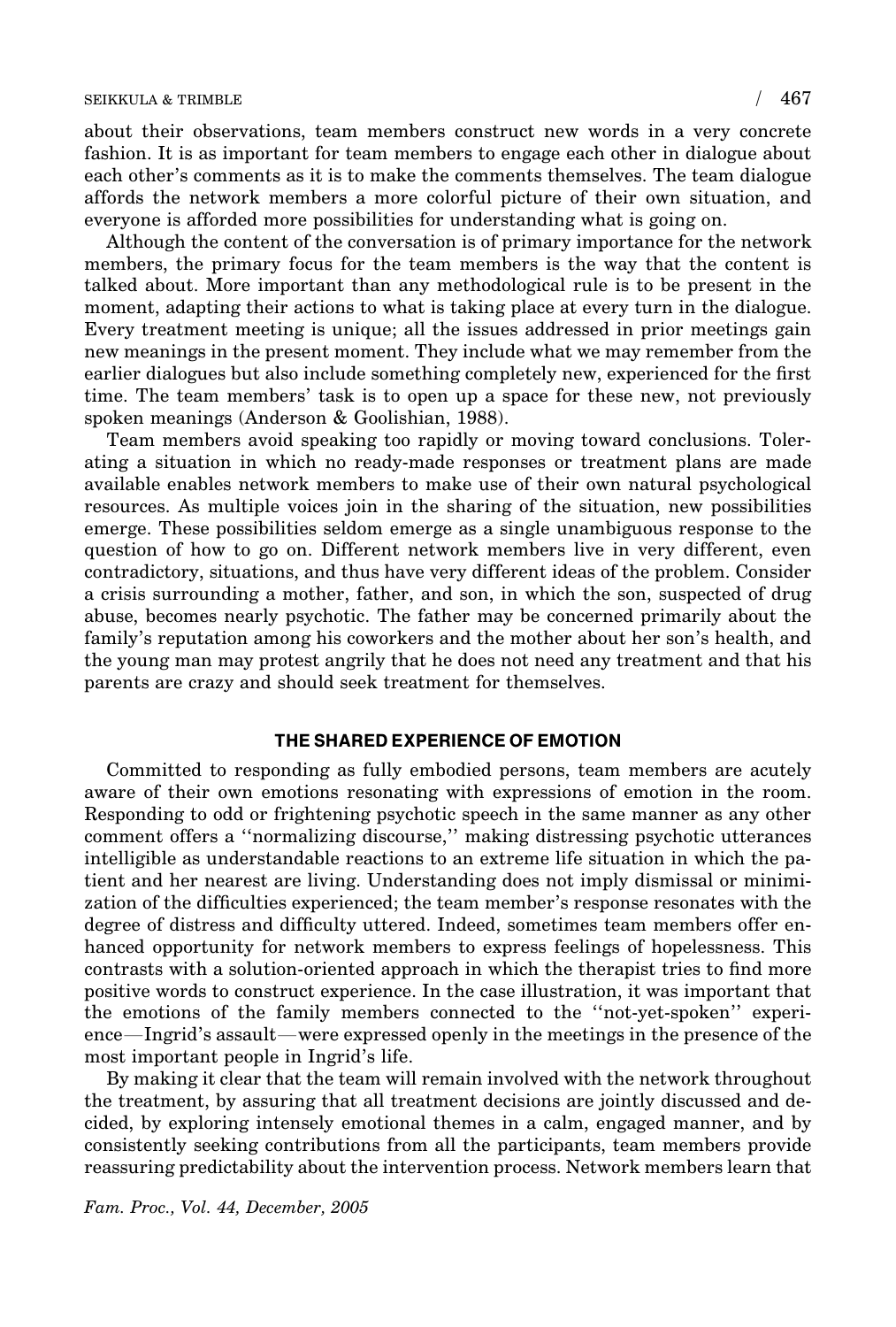they can rely on the professionals to help them remain engaged in conversations about difficult and distressing matters that had not been successfully contained in conversation before.

From its beginning, the practice of network therapy has recognized the importance of shared emotional experience for healing (Seikkula et al., 1995; Speck & Attneave, 1973; Van der Velden, Halevy-Martini, Ruhf, & Schoenfeld, 1984). The crisis that moves network members to seek help and conflicts between network members each contribute to the powerful emotional ''loading'' of a meeting. Responding as whole persons, team members' embodied selves manifest that they are moved by the emotions in the room. Their calm, respectful conversational moves are paced to allow full experience and expression of feelings in the meeting. If team members try to move the conversation forward too quickly at such moments, there is a risk that it will take place solely at a rational level. The most difficult and traumatic memories are stored in nonverbal bodily memory (Van der Kolk, 1996). Creating words for these emotions is a fundamentally important activity. For the words to be found, the feelings have to be endured. Employing the power of human relationships to hold powerful emotions, network members are encouraged to sustain intense painful emotions of sadness, helplessness, and hopelessness. A dialogical process is a necessary condition for making this possible. To support dialogical process, team members attend to how feelings are expressed by the many voices of the body: tears in the eye, constriction in the throat, changes in posture, and facial expression. Team members are sensitive to how the body may be so emotionally strained while speaking of extremely difficult issues as to inhibit speaking further, and they respond compassionately to draw forth words at such moments. The experiences that had been stored in the body's memory as symptoms are ''vaporized'' into words.

It has been our experience that the heavier the experiences and emotions lived through together in the meeting, the more favorable the outcome seems to be. Before the meeting, network members may have been struggling with unbearably painful situations and have had difficulty talking with each other about their problems. Thus, they have estranged themselves from each other when they most need each other's support. In the meeting, network members find it possible to live through the severity and hopelessness of the crisis even as they feel their solidarity as family and intimate personal community. These two powerful and distinct emotional currents run through the meeting, amplifying each other recursively. Painful emotions stimulate strong feelings of sharing and belonging together. These feelings of solidarity in turn make it possible to go more deeply into painful feelings, thus engendering stronger feelings of solidarity, and so on. Indeed, it appears that the shift out of rigid and constricted monological discourse into dialogue occurs as if by itself when painful emotions are not treated as dangerous, but instead allowed to flow freely in the room (Trimble, 2000; Tschudi & Reichelt, 2004).

It is important to remember that all the members of the network are struggling with the emotionally loaded incidents and experiences that constitute the crisis, albeit from different positions. Network members may have acted to bring on the crisis, lived through the effects of the crisis, or both. The hallucinations of a patient having psychotic problems may incorporate traumatic events in metaphoric form. Although the symptoms' allusion to the traumatic events may thereby be inaccessible to network members, they themselves may have been affected by those same events, and their own embodied emotional reactions are stimulated. The emotional loading from these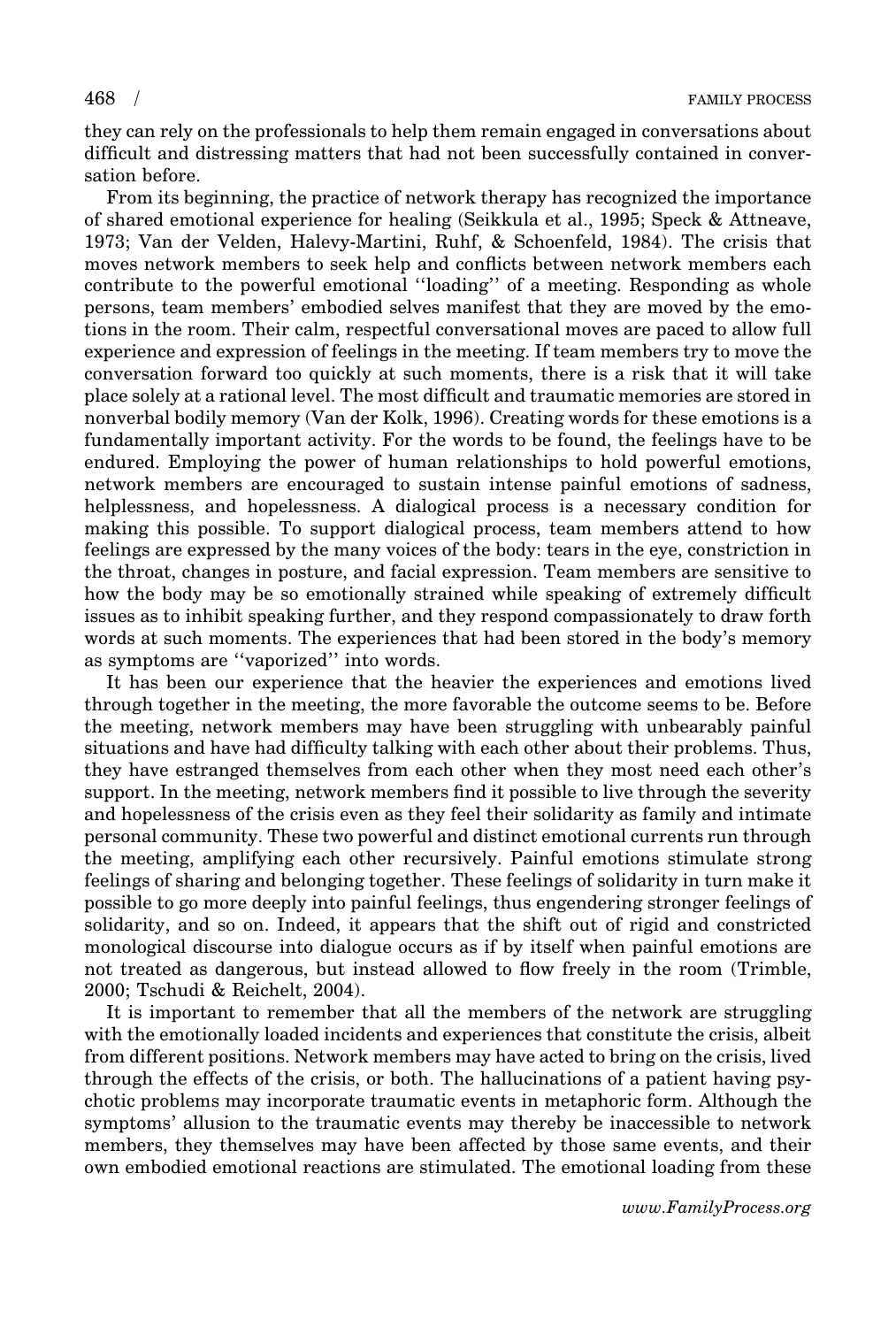collective interactions and amplifications of emotional states make the network meeting very different from a dialogue between two individuals. The loading seldom manifests as a huge explosion or catharsis. It emerges most often as small surprises that open up new directions for dialogue. By its nature, the emotional exchange occurs in the immediate moment, and the experience cannot be moved as such to another time or place. The outcome of the meeting is experienced more in the embodied comprehensive experiences of the participants than in any explanations offered for problems or decisions made at the end of the meeting. This may be unusual for professionals used to working in a more structured way. This could have been one factor behind the social worker's negative comment after Ingrid's meeting, when she asked for more concrete decisions to be made.

Observing and reflecting on his experience participating in scores of network meetings, the first author began to recognize an emotional process that, when it emerged in a treatment meeting, signaled a shift out of monologic into dialogic discourse and predicted that the meeting would be helpful and productive. Participants' language and bodily gestures would begin to express strong emotions that, in the everyday language used in meetings, could best be described as an experience of love. As in the meeting with Ingrid and her social network, this was not romantic, but rather another kind of loving feeling found in families—absorbing mutual feelings of affection, empathy, concern, nurturance, safety, security, and deep emotional connection. Once the feelings became widely shared throughout the meeting, the experience of relational healing became palpable.

### APPLYING THE LENS OF DEVELOPMENTALTHEORY

Dialogism is not merely a form of communication but an epistemological stand (Markova, 1990). As dialogical actors in treatment meetings, our experiences of action are necessarily informed by responsive dialogical attunement to the particular moment of conversation among embodied selves in a once-occurring event of being. Yet, as we reflect on these experiences, particularly as we strive to make sense of them to our collegial community, we find it useful to draw from a variety of discourses, including modernist scientific discourse, in order to explain them. As we understand postmodern theory, it does not forbid the use of any form of discourse. Rather, it forbids any form of discourse from making exclusive claims to the truth. We recognize that our efforts to explain may invoke theories that do not, ultimately, agree with each other. In so doing, we believe that, just as in the multivoiced discourse of treatment meetings, we are realizing a polyphonic practice from which new understandings will continue to emerge.

The ideas of developmental psychologist Lev Vygotsky (1978; 1934/1986) resonate in many ways with the dialogic ideas of his Soviet-era contemporary and compatriot Mikhail Bakhtin. Vygotsky proposed that language, thought, and mind originate as interpersonal events that become internalized individual processes over the course of development. Vygotsky reinterpreted Piaget's (1923/2002) egocentric speech as the beginning of the internalization of parental speech, thus refashioning Piaget's individual theory into a social one (Bruner, 1985). The child takes on the roles of both parent and child by instructing and commenting on her own actions. As this multivoiced speech becomes fully internalized, it forms the foundation for inner speech, a powerful instrument for the regulation of action and emotional states.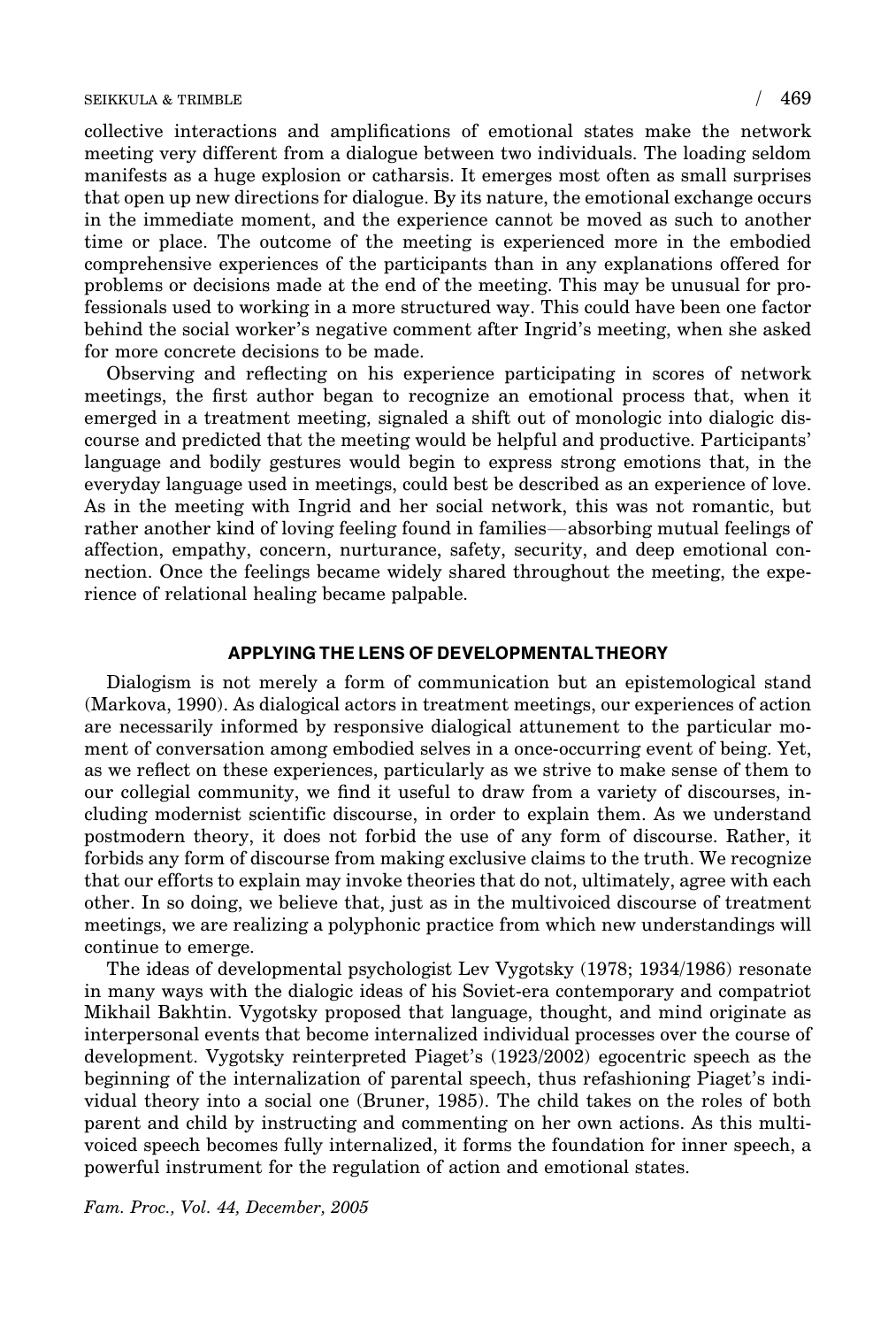Vygotsky's idea of the ''zone of proximal development'' provides a frame of reference for understanding how the actions of team members support the flow of emotion in treatment meetings. The zone of proximal development is the metaphorical space between the student who strives to learn new skills just beyond the limits of her current ability, and the teacher who, already having mastered those skills, draws the student forth, offering the teacher's skills as a scaffolding to support development of the student's skills. The process is, however, not a one-sided act directed from the more skillful person to the student, but a mutual cooperation in which the one in charge must constantly adapt his or her activity to the learner (Bruner, 1985). In the case of Open Dialogue, it appears that the team members' experienced mastery of strong emotions in meetings provides a secure framework in which network members discover their abilities to sustain conversation about the most difficult of experiences. Although moved by the emotions in the room, team members are still not as fully embedded as network members are. Not having participated in the past events that have shaped the current crisis, they are less vulnerable to being overwhelmed emotionally. They do not share the intensity of the network members' bodily involvement in the feelings in the room. Their experiences with other crises in other networks have shown them that the current crisis can be survived. The particular experience of the team members is embodied in their presence in the room as they radiate calm confidence and compassionate engagement. Demonstrating, with their embodied presence, that it is possible to talk through extremely difficult experiences, they afford feelings of safety that make it possible for network members to venture forth from their monological impasse.

Contemporary developmental psychologists have shown that in the development of the structure of human brain and body, dialogue is a fundamental formative process originating in the first months of life. Vygotsky's idea that the mind originates in relationship resonates with the ideas of Bråten (1988, 1992, 1997a, 1997b), Stern (1974), Siegel (1999), and Trevarthen (1979a, 1979b, 1990, 1992), who describes the infant as engaging in a dialogical relationship with others from the earliest postnatal moment. The infant enters the world fitted to a parent-child environment in which embodied mutual regulation of emotional states develops over the course of maturation into mutual direction of attention to the world of objects, then into mutual attention to signs, and ultimately into mutual understanding of language.

Trevarthen's (1979a) careful observations of parents and infants demonstrate that the original human experience of dialogue emerges in the first few weeks of life, as parent and child engage in an exquisite dance of mutual emotional attunement by means of facial expression, hand gestures, and tones of vocalization. This is truly a dialogue; the child's actions influence the emotional states of the adult, and the adult, by engaging, stimulating, and soothing, influences the emotional states of the child. Siegel (1999) described the neurobiological complexity of the mutual influence between mature adult and immature child through processes of alignment, attunement, and resonance. The emotional dialogue between adult and child shapes the ability of the child's nervous system to self-regulate emotional states and prepares the parent-child system for later learning of language, with its seemingly limitless capacity for expanding dialogue.

Vygotsky (1934/1986) argued that psychological life originates from action in social relationships. In early childhood, the parent's voice organizes and regulates the child's behavior. Speaking aloud, the child begins to develop her own control over her behavior, a transitional form of social control. With maturation, this spoken social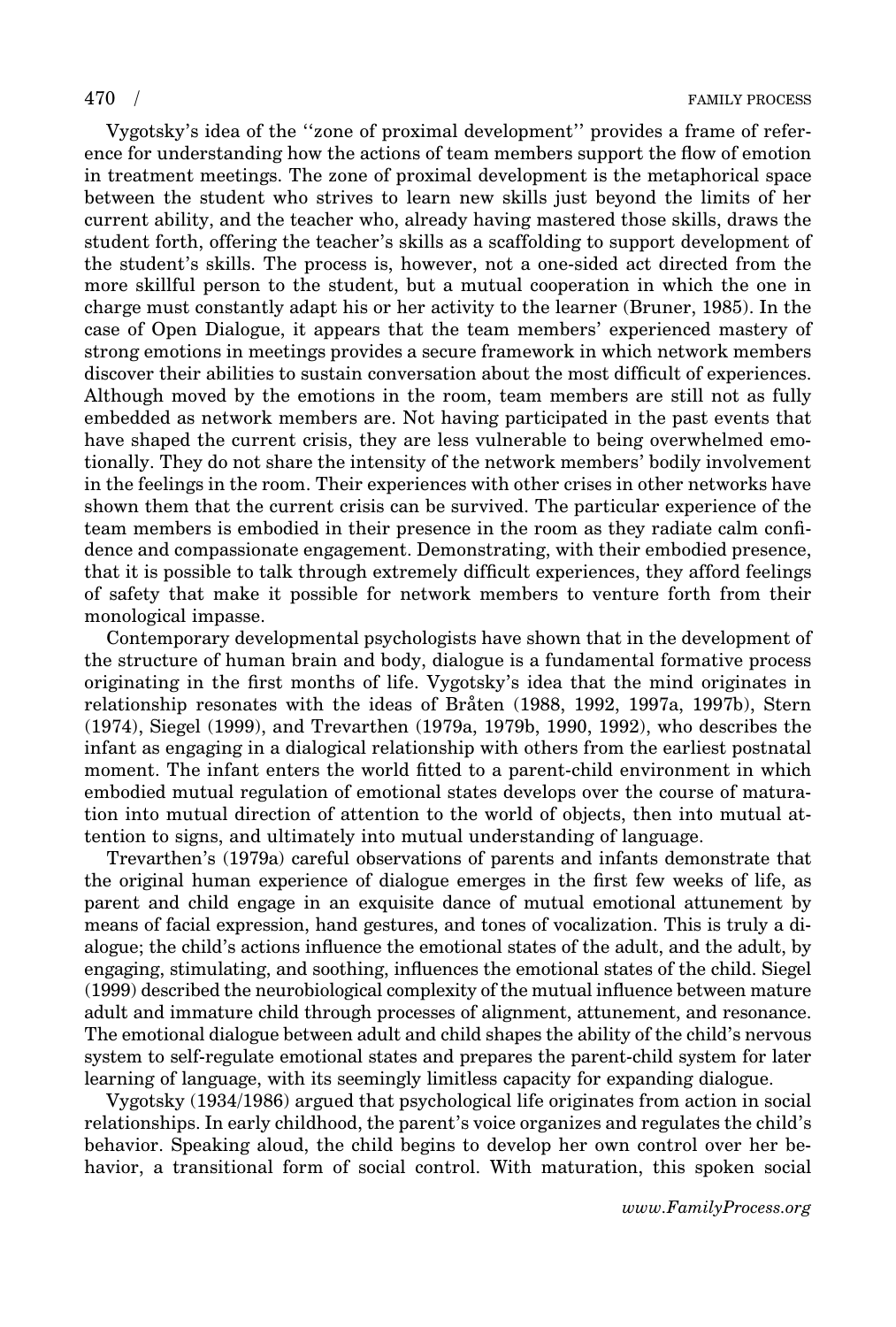speech becomes internalized as the psychological experience of inner speech, which is instrumental for self-regulation of emotion and action. As the child develops further, words become both the objects and the means of more complex higher mental functions (Vygotsky, 1978), which expand the capacity for making meaning. As a network member speaks aloud, the words produced in her vocal cords make it possible for her to hear what she herself is saying. When responses from team and network members show her that her words are accepted and important, she can reflect on their meaning. As the not-yet-said (Anderson & Goolishian, 1988) emerges in the space between speaker and listeners, response by those present makes for an experience of healing, often manifested by the speaker being visibly moved emotionally. The task for the

listeners in that moment is to accept the speaker's words entirely, without offering any word at all of interpretation or of alternative perspective. Offering rational explanation at such a moment may lead the speaker to defend her utterance, and the process is inhibited.

We find these ideas from developmental psychology to be useful in understanding a variety of phenomena in dialogic process. The importance of sustaining emotional expression in dialogue is ratified by the role of mutual emotional regulation in the earliest human dialogical relationship. Mutual emotional regulation is fundamentally formative of the relational process that supports the more complex dialogic processes mediated by language. The experience of loving feelings is an indicator that mutual emotional regulation is functioning effectively in a successful meeting. Mutual emotional regulation also appears to be fundamental to supporting the activities in Open Dialogue of constructing new shared language and creating community.

### CREATION OF NEW SHARED LANGUAGE

The activity of constructing new shared language—incorporating the words that network members bring to the meetings and the new words that emerge from dialogue among team and network members—affords a healing alternative to the language of symptoms or of difficult behavior. The team helps cultivate a conversational culture that respects each voice and strives to hear all voices. Essential team actions toward this purpose include the following:

- (1) Asking for information in a manner that makes telling the stories as easy as possible and as distressing as possible. This includes using everyday language, pursuing details, and inviting comments on people's responses, thus generating a multivoiced picture of an incident.
- (2) Listening intently and compassionately as each speaker takes a turn and making space for every utterance, including those made in psychotic speech. Showing appreciation for the extreme life situations that engender psychotic ideas and feelings of hopelessness.
- (3) Conducting reflective dialogue among team members, commenting not only on the network members' utterances but also on each other's utterances about the network members' utterances. This recursive process helps team members, other professionals in the meeting, and network members to tolerate the uncertainty of a situation in which there are no rapid responses for difficult problems and no rapid treatment decisions. By tolerating this uncertainty,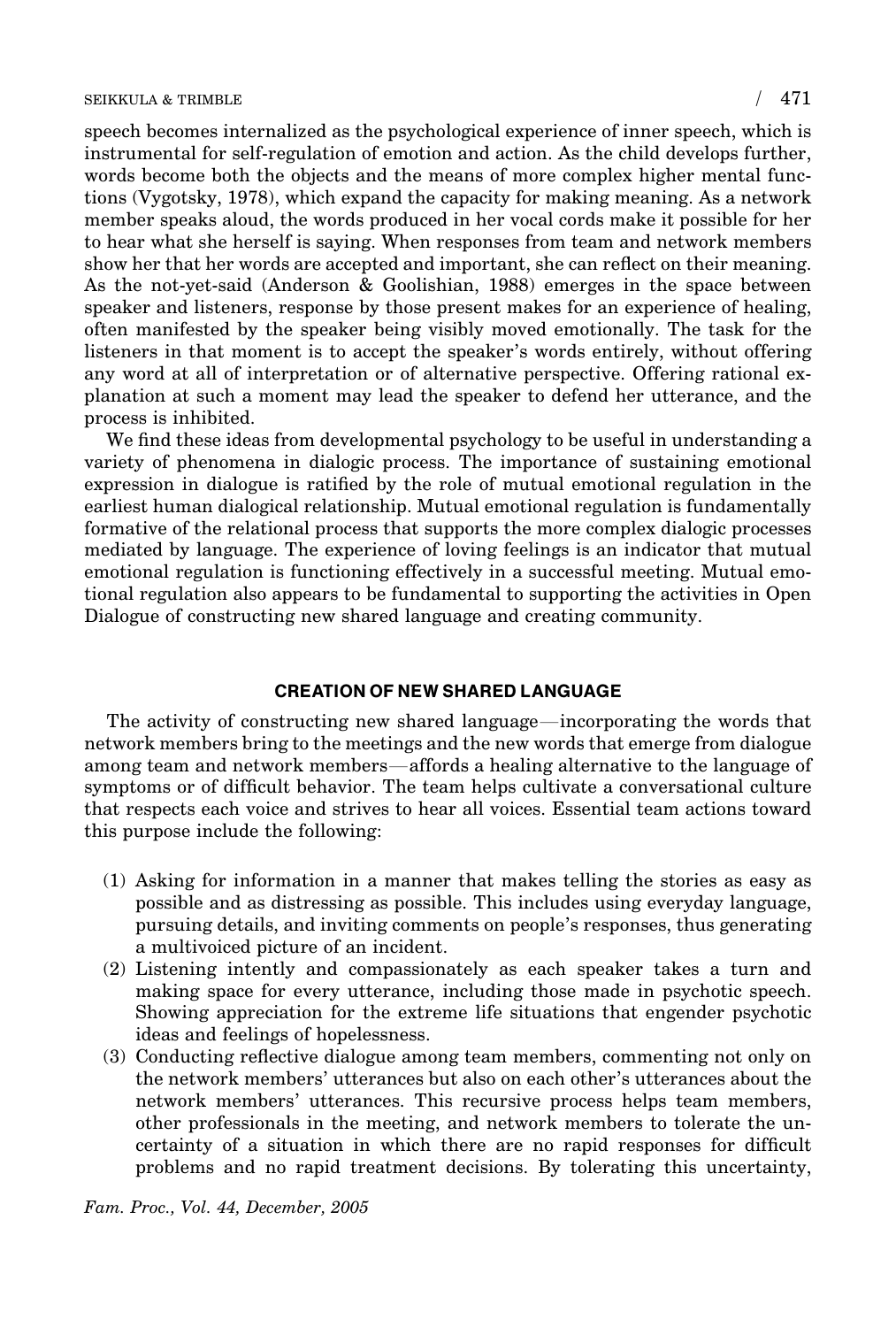network members discover in their sharing of the situation the psychological resources for answering the question of how to go on.

After team members have entered the conversation by adapting their utterances to those of the patient and her nearest relations, the network members may in time come to adapt their own words to those of the team. It helps one to understand more when one experiences the other as understanding oneself. If one discovers that one is heard, it may become possible to begin to hear and become curious about others' experiences and opinions. Together, team and network members build up an area of joint language in which they come to agreements about the particular use of words in the situation. This joint language, emerging in the area between the participants in the dialogue, expresses their shared experience of the incidents and the emotions embedded in them.

By listening to the reflective dialogue of team members, network members discover new possibilities for meaning about the situation. Bråten (1997b) described how the nervous system is organized to allow the person to shift fluidly between engagement with the external Actual Other and engagement with the internal Virtual Other. Momentarily relieved of the need to speak in conversation with others in the room, a network member can activate dialogue with her internal Virtual Other as she listens to the words of the team. From her reflective internal dialogues emerge new ways of understanding the problem situation that, as they are then spoken aloud, lead the group dialogue into new, previously undiscovered possibilities.

Just as symptoms are comprehensive, embodied experiences, so is the new language generated through comprehensive, embodied experiences more than by rational explanation. As network members share feelings of togetherness, they begin to give voice to the not-yet-said. Sharing difficult issues may feel threatening if previous attempts have led to painful failure. One learns that starting to be open with one's own experiences often means that others present at the meeting, even the silent ones, themselves become more open and more able to trust in each other and in the belief that difficult issues are possible to handle. As team and network live through the experiences that thus find their way into the room, their shared emotional experience allows the familiar words of network members to be organized into new understandings, stories in which each participant can address his or her own trauma and handle his or her own emotions. It is when the new language captures the original, unexpressed, distressing story and the context from which the symptoms first emerged that the dialogue begins to compensate symptoms. As network members find language for their traumatic experiences, both the situations described and the emotions associated with them become controllable. As seen in Ingrid's case, this process can be powerful. Ingrid did not have any flashback for 4 months after the single meeting, in which it became possible to share the traumatic incident, dissatisfaction with the long treatment process, and strong feelings of guilt and of belonging to each other.

The healing factors that we have already described contribute to the creation of community. Community is sustained and revitalized by collective sharing of powerful feelings, with the reciprocal attunement process drawing forth our most profoundly human relational capacities. Participation in joint language helps define membership in and identity with community. Meanings and feelings intersect in the deep basic human values that constitute the meeting ground between team and network members. Basic human values are central to the culture of any community.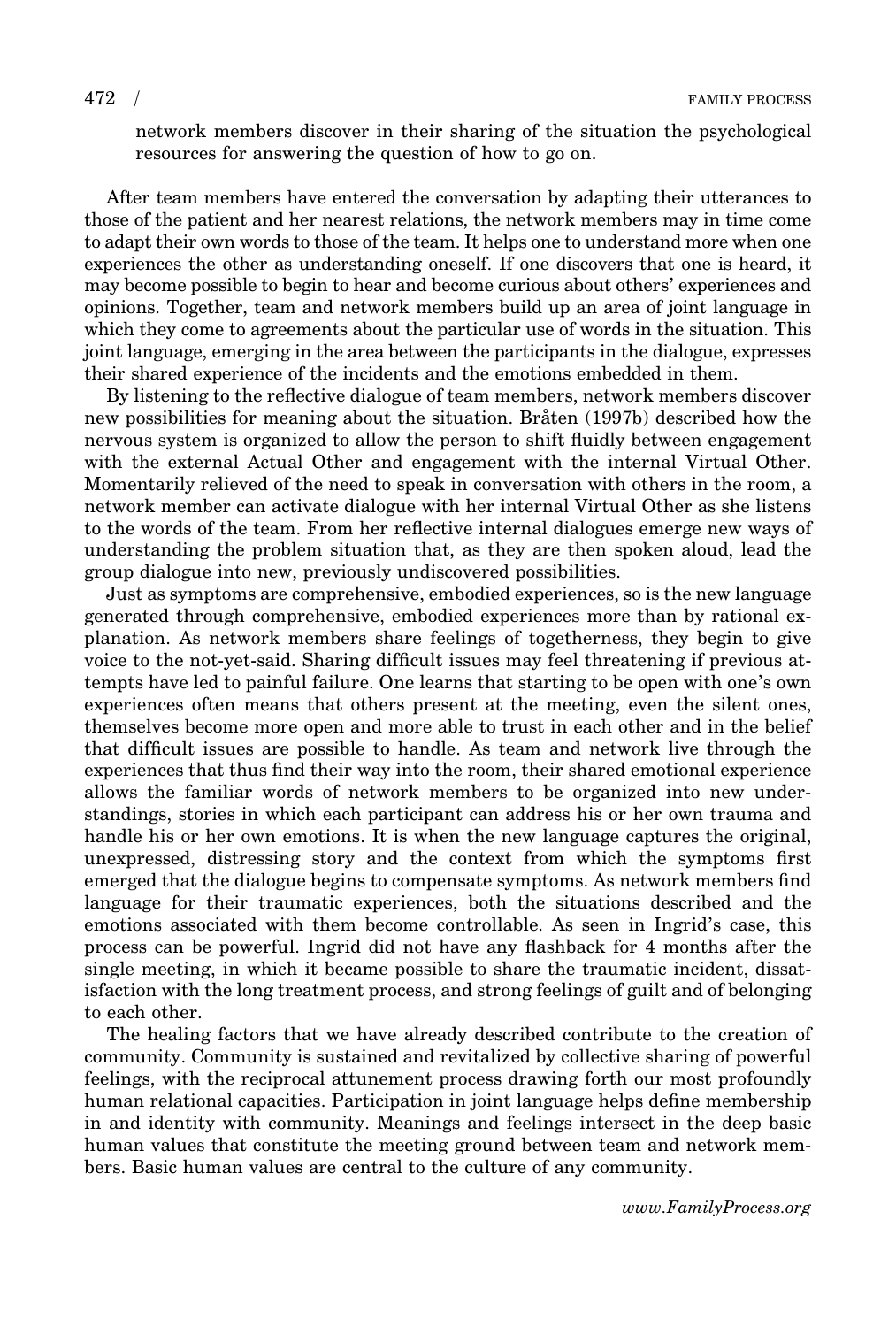#### LOVE AS A MARKER OF MOMENTS OF HEALING

The process of healing and change in Open Dialogue meetings is subtle, embedded in the familiar language of network members as they talk about getting through their lives together. We have learned that by supporting dialogue in the conversation, encouraging free expression of emotion, and facilitating the emergence of new joint language in the community formed for the treatment, we can witness networks discovering what they need to get through extremely difficult and distressing situations and go on. Certain experiences have come to mark for us turning points in the healing process. They include strong collective feelings of sharing and belonging together; emerging expressions of trust; embodied expressions of emotion; feelings of relief of tension experienced as physical relaxation; and, perhaps surprisingly, ourselves becoming involved in strong emotions and evidencing love. Some others might like to call it a deep trust or some other more neutral term. For us, shifting the focus in a network meeting from an intervention to generating dialogue, we also take a step from applying some specific therapeutic method toward more basic human values.

Maturana (1978) wrote, ''the only transcendence of our individual loneliness we can experience arises through the consensual reality that we create with others, that is, through love'' (pp. 62–63). The feelings of love that emerge in us during a network meeting are neither romantic nor erotic. They are our own embodied responses to participation in a shared world of meaning cocreated with people who trust each other and ourselves to be transparent, comprehensive beings with each other. Tschudi and Reichelt (2004), whose use of network conferencing parallels Open Dialogue meetings in many ways, invoke Buber's (1923/1976) ''I-Thou'' relationship, a wholehearted encounter in which one engages with the other with all of oneself. Our highly focused attunement to the words and feelings of network members resonates with the most fundamental of human relationships, a relationship that developmental psychologists now recognize to be truly reciprocal and dialogical from birth. As we become fully absorbed in the profound exchanges of mutual attunement in a network meeting, we access the feelings that hold us together as relational beings and that make us truly human.

#### **REFERENCES**

- Andersen, T. (1991). The reflecting team: Dialogues and dialogues about the dialogues. New York: Norton.
- Anderson, H., & Goolishian, H. (1988). Human systems as linguistic systems: Preliminary and evolving ideas about the implications for clinical theory. Family Process, 27, 371–393.
- Attneave, C., & Speck, R. (1974). Social network intervention in time and space. In A. Jacobs & W. Spradlin (Eds.), The group as agent of change (pp. 166–186). New York: Behavioral Publications.

Bakhtin, M. (1975). Speech genres and other late essays. Austin: University of Texas Press.

Bakhtin, M. (1984). Problems of Dostojevskij's poetics: Theory and history of literature (Vol. 8). Manchester, England: Manchester University Press.

- Bruner, J. (1985). Vygotsky: A historical and conceptual perspective. In J. Wertsch (Ed.), Culture, communication and cognition: A Vygotskyan perspective (pp. 21–34). Cambridge, MA: Harvard University Press.
- Bråten, S. (1988). Between dialogical mind and monological reason: Postulating the virtual other. In M. Campanella (Ed.), Between rationality and cognition (pp. 205–235). Torino, Italy: Albert Meynier.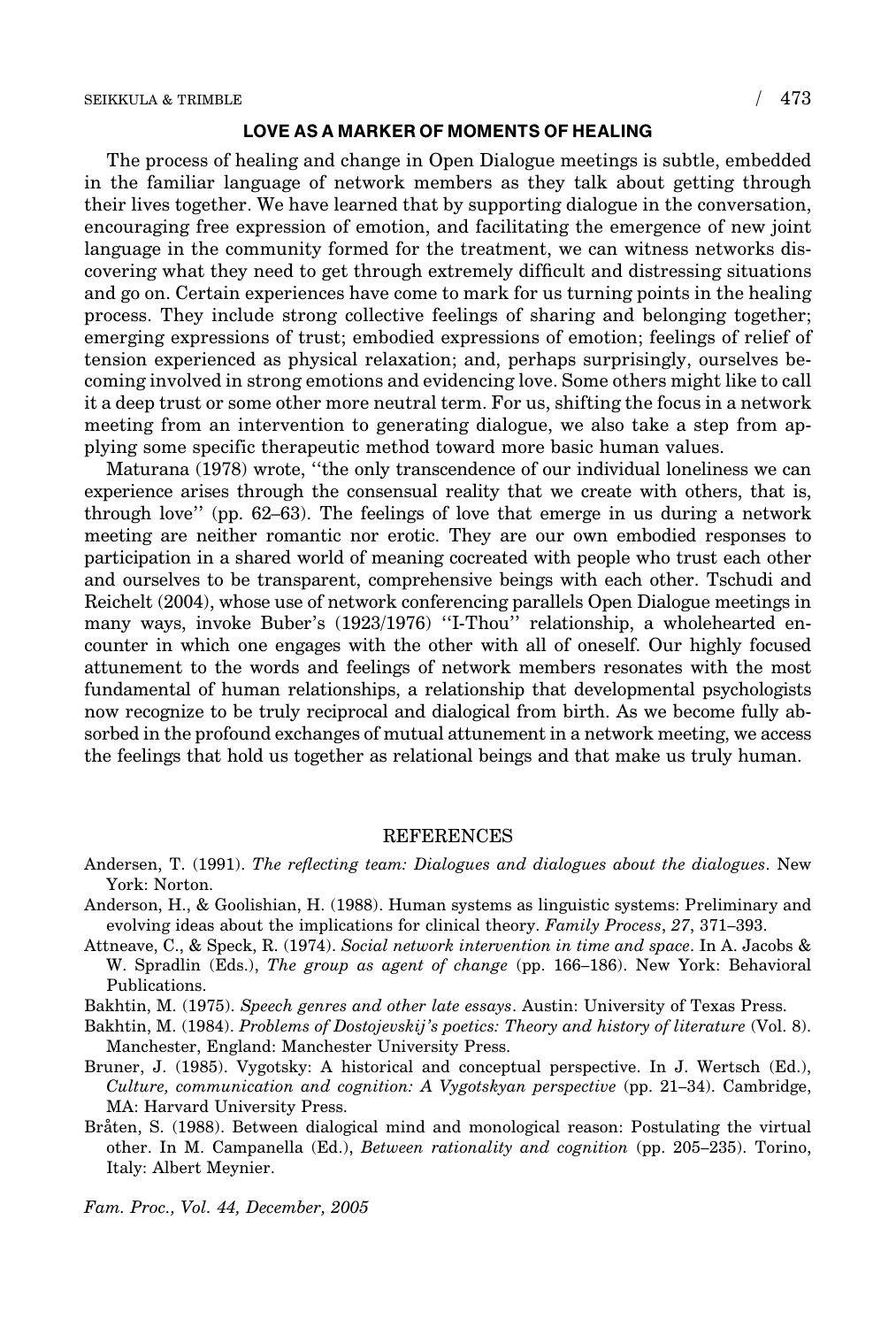### 474 / FAMILY PROCESS

- Bråten, S. (1992). The virtual other in infants' minds and social feelings. In A.H. Wold (Ed.), The dialogical alternative: Towards a theory of language and mind (pp. 77–97). Oslo, Norway: Scandinavian University Press.
- Bråten, S. (1997a). Infant learning by participation: The reverse of egocentric observation in autism. In S. Bråten (Ed.), Intersubjective communication and emotion in early ontogeny (pp. 105–124). Cambridge, England: Cambridge University Press.
- Bråten, S. (1997b). Intersubjective communion and understanding: Development and perturbation. In S. Bråten (Ed.), Intersubjective communication and emotion in early ontogeny (pp. 372–382). Cambridge, England: Cambridge University Press.
- Buber, M. (1976). I and thou. Kaufman, W. (Trans.) New York: Touchstone (Original work published 1923).
- Fishbane, M. (1998). I, thou, and we: A dialogical approach to couples therapy. Journal of Marital and Family Therapy, 24, 41–58.
- Haarakangas, K. (1997). Hoitokokouksen äänet. The voices in treatment meeting. A dialogical analysis of the treatment meeting conversations in family-centred psychiatric treatment process in regard to the team activity. English Summary. Jyvaskyla Studies in Education, Psychology and Social Research, 130, 119–126.
- Holquist, M. (Ed.). (1981). The dialogic imagination: Four essays by M. M. Bakhtin. C. Emerson & M. Holquist (Trans.) Austin: University of Texas Press.
- Inger, I., & Inger, J. (1994). Creating an ethical position in family therapy. London: Karnac.
- Kamya, H., & Trimble, D. (2002). Response to injury: Toward ethical construction of the other. Journal of Systemic Therapies, 21, 19–29.
- Kliman, J., & Trimble, D. (1983). Network therapy. In B. Wolman & G. Stricker (Eds.), Handbook of family and marital therapy (pp. 277-314). New York: Plenum Press.
- Lannamann, J. (1998). Social construction and materiality: The limits of indeterminacy in therapeutic settings. Family Process, 37, 393–413.
- Markova, I. (1990). Introduction. In I. Markova & K. Foppa (Eds.), Dynamics of dialogue (pp. 1–22). London: Harvester.
- Maturana, H. (1978). The biology of language: The epistemology of reality. In G. Miller & E. Lennenberg (Eds.), Psychology and biology of language and thought (pp. 27–63). New York: Academic Press.
- Pakman, M. (1995). Therapy in contexts of poverty and ethnic dissonance: Constructivism and social constructionism as methodologies for action. Journal of Systemic Therapies, 14, 64–71.
- Paré, D., & Lysack, M. (2004). The willow and the oak: From monologue to dialogue in the scaffolding of therapeutic conversations. Journal of Systemic Therapies, 23, 6–20.
- Penn, P., & Frankfurt, M. (1994). Creating a participant text: Writing, multiple voices, narrative multiplicity. Family Process, 33, 217-213.
- Piaget, J. (2002). The language and thought of the child. Marjorie Gabain & Ruth Gabain (Trans.) New York: Routledge Classics. (Original work published 1923).
- Seikkula, J. (2002). Open Dialogues with good and poor outcomes for psychotic crisis. Examples from families with violence. Journal of Marital and Family Therapy, 28, 263-274.
- Seikkula, J., Aaltonen, J., Alakare, B., Haarakangas, K., Keränen, J., & Sutela, M. (1995). Treating psychosis by means of Open Dialogue. In S. Friedman (Ed.), The reflective team in action: Collaborative practice in family therapy (pp. 62–80). New York: Guilford Press.
- Seikkula, J., Alakare, B., & Aaltonen, J. (2001). Open Dialogue in psychosis II: A comparison of good and poor outcome cases. Journal of Constructivist Psychology, 14, 267–284.
- Seikkula, J., Alakare, B., Aaltonen, J., Haarakangas, K., Keränen, J., & Lehtinen, K. (in press). 5 years experiences of first-episode non-affective psychosis in Open Dialogue approach: Treatment principles, follow-up outcomes and two case analyses. Psychotherapy Research.